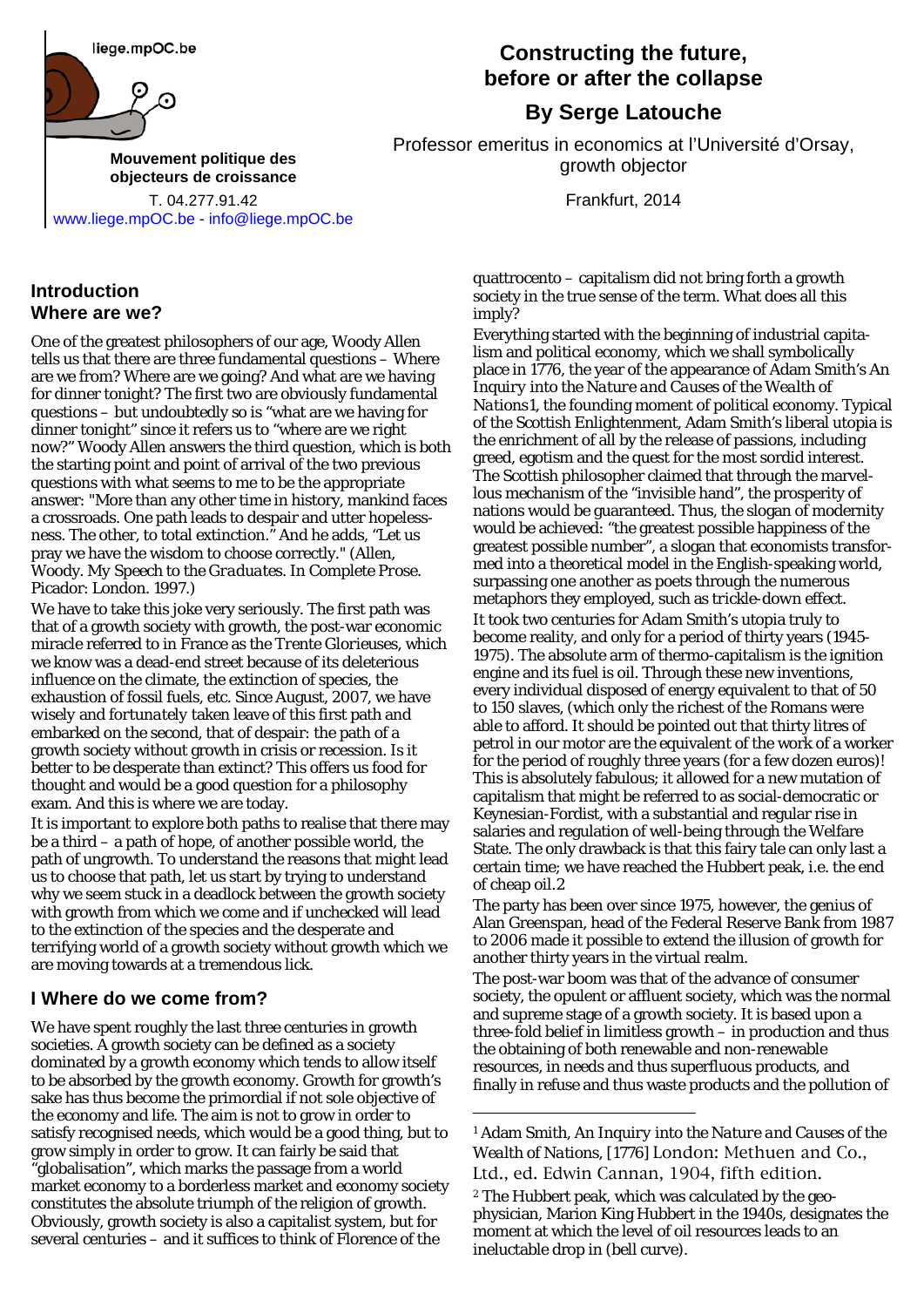the air, the earth and water.

In turn, this absence of limits has been made possible through an infernal trio: advertisement, credit and planned obsolescence. Thus, consumer society, far from being one of well-being and happiness, is one of frustration: advertising disenchants us of what we have so as to inspire a desire for what we do not have and to consume as a consequence. Credit gives us the means to do so, sometimes beyond measure, for instance in the case of the NINJNA loans (*No income*, *No job*, *No asset*) extended to people in the United States.

Such a society is neither sustainable nor desirable. It is not sustainable because it exceeds the loading capacity of the planet, thus running up against the finite limits of the biosphere. Nevertheless, even if it could last indefinitely, our life style would be no less unbearable and it would be judicious to change it.

In fact, we are altogether aware of the situation. Since the publication of *Silent Spring* by Rachel Carson in 1962, too many authoritative voices have been raised for us to be able to claim we are not aware. The famous "limits to growth" report of the Club of Rome (1972) warned us that the indefinite pursuit of growth was incompatible with the planet's "fundamentals".[3](#page-1-0) Economic *excess growth*, which runs up against those finite limits of the biosphere, already by far exceeds the loading capacity of our earth. Infinite growth is incompatible with a finite planet. The extraordinary process of the spontaneous regeneration of the biosphere, even with human assistance, cannot go at a frantic rate. At any rate, it will not make it possible to reproduce all products which have been degraded through industrial activity in their identical form. Energy transformation processes cannot be reversed (second law of thermo-dynamics), and in practical terms, the same applies to matter. Even the simple lasting reproduction of our predatory system is no longer possible. If all the citizens of the world were to consume like average Americans, or even average Europeans, the physical limits of the planet would already have been depleted to a vast extent. If we accept that an indicator of the environmental weight of our life style is its ecological footprint on the surface of the earth or the necessary bio-productive space, we can see unsustainable results with a view both to equity in the drawing rights on nature and the biosphere's capacity for regeneration. Space available on the planet earth is limited. It amounts to 51 billion hectares. Nevertheless, the "bioproductive" space, i.e. the space which is useful for our own reproduction, is only a fraction of this sum, or roughly 12 billion hectares.[4](#page-1-1) If it were evenly divided among the world's present-day population, this would mean roughly 1.8 hectares per person. If we take into account needs for materials and energy, i.e. what is required to absorb waste and by-products of production and consumption (every time we burn a litre of petrol, we need five square meters of forest to absorb the CO2!) and by adding the impact of our habitat and necessary infrastructures, researchers working for the California-based institute, "Redefining Progress" and the World Wide Fund for Nature (WWF) have calculated that the bio-productive space consumed per human capita was

-

roughly 2.7 hectares in 2007. Thus, humans have already strayed from the path of a sustainable form of civilisation, which required that each of us limit ourselves to 1.8 hectares, supposing that the present-day population remains stable. What is more, this average footprint conceals enormous disparities.

Nevertheless, growth society is not desirable either; and there are at least three reasons for this – it gives rise to greater inequalities and injustice, it creates a sense of wellbeing which is to a vast extent illusory, and it does not lead to a society which is a pleasure for the very wealthy to live in, but to the contrary an "anti-society" whose wealth has made it ill.

Over the past few years, the British NGO, the *New Economics Foundation*, has crossed the results of surveys on subjective well-being, life expectancy and the ecological footprint so as to arrive at what it refers to as the *Happy planet index*, which is utterly opposed both to the conventional order of per capita GDP and to the Human Development Index. In 2006, the first in the list were Vanuatu, Colombia and Costa Rica while France only came in 131th place and the United States in 150th place. In 2009, Costa Rica headed the list, followed by the Dominican Republic, Jamaica and Guatemala; the United States only came in at 114<sup>th</sup> place.[5](#page-1-2) The explanation for this apparent paradox is that so-called developed society is based upon the mass production of degradation, i.e. a loss of value or disutility, on the one hand through the generalised degradation of merchandise that the acceleration of the throw-away culture is transforming into latent discards, and on the other human beings who have either been marginalised or dismissed after being used, from has-been CEOs and throw-away managers to the unemployed, the homeless, beggars and other human waste. Under such circumstances, if we want to avoid catastrophes, it is urgent to reconceive society as an "ungrowth" society, and if possible one that is serene and conducive to pleasant social intercourse.

### **II Where are we going? Eco-socialism or barbarism: choosing or submitting to ungrowth.**

Crisis is on the agenda. The print and audio-visual media talk incessantly or almost incessantly about it. But which crisis are we talking about? The sovereign debt crisis? The euro crisis? The crisis of Europe? The employment crisis? We having been going through a cultural and ethical crisis since May, 1968, an ecological crisis since 1972 and the first report by the Club of Rome, a social crisis since the neo-liberal counter-revolution of the 1980s and the 1990s, a financial crisis since the subprime crisis of August 2007, and finally an economic crisis since September 15, 2008 and the fall of the Lehman Brothers bank. Finally all of these crises come together and cumulate, making up a crisis of civilisation. We did not have the fortune to be spectators to the collapse of the civilisations of Easter Island, the Viking culture in Greenland, or the Roman Empire, which have all been perfectly described in *Collapse*[6](#page-1-3), the thoroughly documented cult book by the American author, Jared Diamond. On the other hand, we now have the extraordinary privilege to be the direct witnesses of the fall of the Western-American Empire, which is very similar to that of the Roman Empire.

-

<span id="page-1-0"></span><sup>3</sup> The Club of Rome subsequently published Donella H. Meadows: Beyond the limits. Confronting Global Collapse, Envisioning a Sustainable Future, Chelsea Green Publishing 1992, as well as Limits to Growth: the 30 year Update, Chelsea Green Publishing, 2004.

<span id="page-1-3"></span><span id="page-1-2"></span><span id="page-1-1"></span><sup>4</sup> Mathis Wackernagel, Il nostro pianeta si sta esaurendo. In Economia e Ambiente. La sfida del terzo millernnio. EMI, Bologna 2005.

<sup>5</sup> [WWW.happyplanetindex.org](http://www.happyplanetindex.org/). Cf. Alessandra Retico, « Felicità. I nuovi paradisi non conoscono il PIL, La republica du 8 juillet 2009.

<sup>6</sup> Jared Diamond, Collapse: How Societies Choose to Fail or Succeed*,* 2005.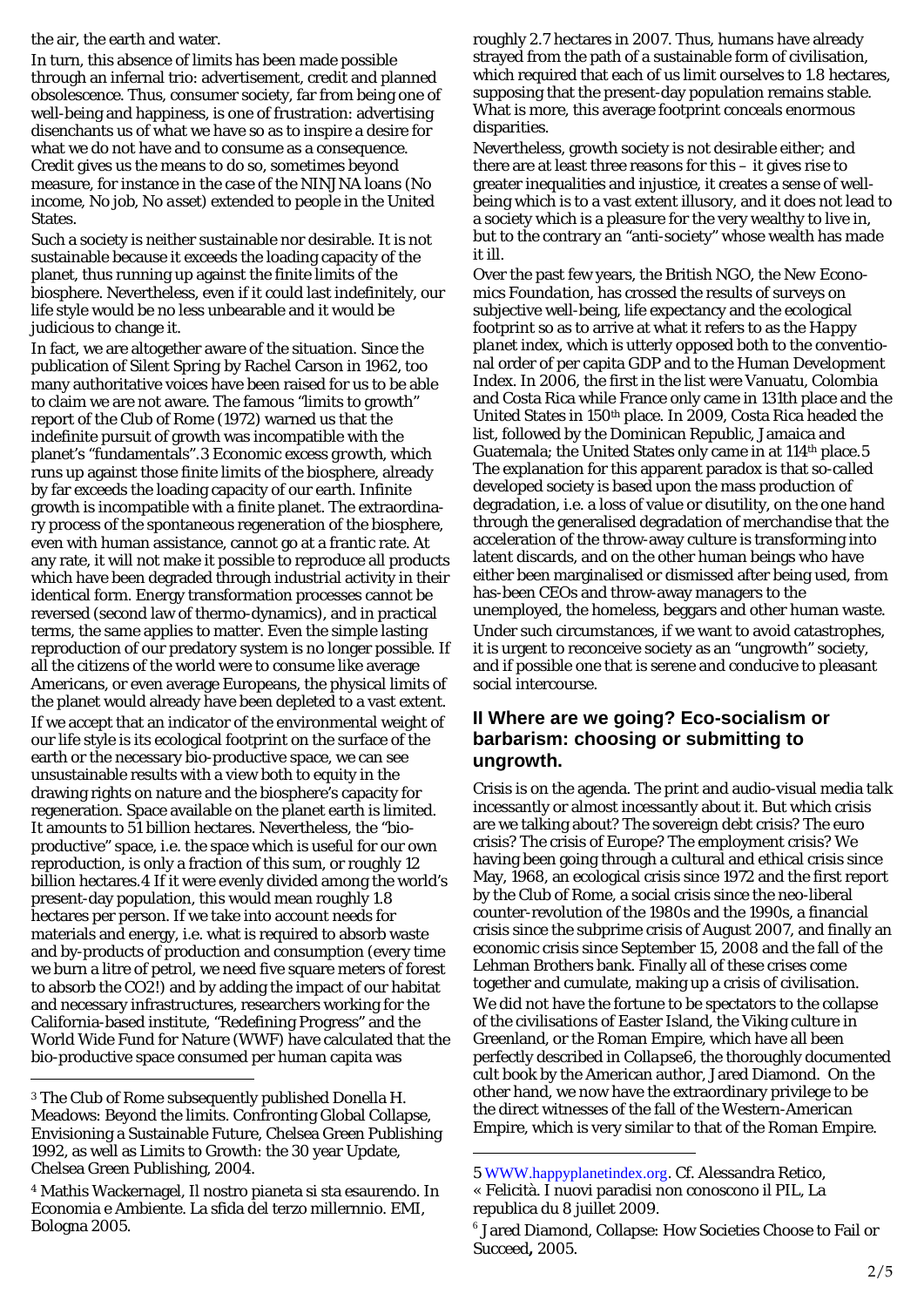The only difference is that the decline of the latter took place over the course of several centuries while "our" apocalypse has been predicted to take place between 2030 and 2070. According to Richard C. Duncan's Olduvai theory, in the course of this century, humanity is rushing towards economic, social, energy, food, health and ecological collapse. He even goes so far as to predict that this collapse will start with increasingly frequent gigantic electricity blackouts.[7](#page-2-0) It would have been simpler to start with the collapse of a currency, or inflation similar to that in Germany in 1923, but on a world scale. And all the rest would follow. This said, the fundamentals of impending doom are already with us. We are going through what specialists refer to as the sixth extinction of the species.<sup>[8](#page-2-1)</sup> The fifth, which took place sixty-five million years ago during the Cretaceous period, saw the extinction of the dinosaurs and other great creatures, probably following a collision with an asteroid. However, when compared the last, our present extinction presents three considerable differences. First of all, vegetable and animal species which are estimated somewhere between three and thirty million are disappearing at a speed of fifty to two hundred a day[9](#page-2-2), or a pace which is one to thirty thousand times higher than that of the hecatombs of past geological ages.[10](#page-2-3) Secondly, human beings are directly responsible for the present-day "depletion" of life forms. Finally, they may turn out to be one of their victims. The Astronomer Royal, Sir Martin Rees, author of *Our Final Century*, reckons that the likelihood of humanity's surviving the twenty-first century is one out of two.[11](#page-2-4) The great ecologist scholar, Sir James Lovelock, who at the age of 86 was even more pessimistic, published *The Revenge of Gaia*, leaving our civilisation practically no chance and only a tiny hope for 500 million individuals to survive under miserable circumstances at the poles.[12](#page-2-5)

One might obviously remain sceptical with regard to publications on futurology, but those of the Club of Rome do have the merit of being infinitely more serious and solid than the usual projections upon which our governments and international bodies base their reflection. The Team at MIT which drafted the studies constructed a model (the world 3 model) tested on data spanning more than a century, representing the entire world.[13](#page-2-6) Two aspects of this method corroborate its credibility: the interdependence of the

1

<span id="page-2-7"></span><span id="page-2-3"></span>10 François Ramade, Le grand massacre. L'avenir des espèces vivantes. Hachette, Paris, 1999.

<span id="page-2-4"></span>11 Sir Martin Rees, Our Final Century: Will the Human Race Survive the Twenty-first Century? Heinemann, 2003.

<span id="page-2-9"></span><span id="page-2-6"></span>13 For the model is based upon Jay Forrester's systems theory.

variables and the existence of feedback loops. Thus, rises in the price of oil have an immediate knock-on effect on the price of agricultural products, since because of pesticides, chemical fertilizers, the use of tractors, etc., high-production oriented agriculture depends primarily on oil. According to the most recent report $14$ , every scenario which does not question the fundamentals of growth society leads to collapse. The first assumes it will take place in around 2030 due to the crisis in non-renewable resources, the second in around 2040 due to the pollution crisis and the third in around 2070 due to the food crisis. Other scenarios are variations on the same theme, with the exception of one, which is both credible and sustainable, that of sobriety, which corresponds to the recommendations of the path of ungrowth.

Thus getting our sick planet back on its feet again using the same data processing program as that of growth society, i.e. the capitalist system, will only be possible through new mutations towards forms of eco-totalitarianism or ecofascism, which science fiction has sometimes anticipated with glaring realism, for instance in *Soylent green.*[15](#page-2-4) But we have one escape – *ungrowth* society, which we do not confuse with negative growth which would be absurd or a masochistic aberration if it were generalised. At the beginning the term "ungrowth" was a provocative propaganda slogan to counter the propaganda of this other consensual slogan of sustainable development and to denounce the impostor. The aim is not to ungrow anything and everything, and the project, to the contrary, is to raise the level of human happiness[16](#page-2-8) alongside the quality of water, air, animal and vegetable life – in fact everything that growth has eliminated. For the ungrowth proposition consists in leaving the consumer society to build a truly sustainable society. Redefining happiness as "frugal bounty in a society of solidarity" which corresponds to the break created through the ungrowth project supposes leaving the infernal cycle of the limitless creation of needs and products and the growing frustration that engenders. Self-limitation is the pre-condition for arriving at prosperity without growth and thus avoiding the collapse of human civilisation. It is a concrete utopia. In other words, it is a coherent vision for an alternative which is, if idealistic, possible and feasible at least in the long term. As regards its conception, the project can take on the form of a "virtuous cycle" of sobriety with 8 Rs: re-evaluate, reconceptualise, re-structure, re-distribute, re-localise, reduce, re-use and recycle. These eight interdependent objectives are a break which might trigger off dynamics towards an autonomous society of serene, affable and sustainable sobriety.[17](#page-2-9) In this sense, ungrowth is a revolutionary project. The growth society is based upon economic warfare of every man against all other men, the sacrosanct status of egotism, a quest for maximising profits and the limitless destruction of nature. Since we have to live in nature whether we like it or

1

<span id="page-2-0"></span><sup>7</sup> Jean Cornil and Bernard Legros, La pertinence de l'escargot. En route vers la décroissance. Sang de la terre, 2013, p. 108 et 110.

<span id="page-2-2"></span><span id="page-2-1"></span><sup>8</sup> Richard Leakey and Roger Levin, The Sixth Extinction: Patterns of Life and the Future of Mankind, Anchor, 1996. 9 Edward O. Wilson reckons that every year we are responsible for the extinction of between 27,000 and 63,000 spies. The Diversity of Life, Belknap Press, Harvard, 1992 (La diversité de la vie, Odile Jacob Paris, 1993). If we look at mammals alone, 100 verified extinctions have taken place over 100 years as opposed to a single extinction during "normal" times, but if we take account of extinctions of which we are unaware, the figure must be ten times higher.

<span id="page-2-8"></span><span id="page-2-5"></span><sup>12</sup> James Lovolock, The Revenge of Gaïa. Earth's Climate Crisis and the Fate of Humanity, Allen Lane, London 2006. Trad. Française : La Revanche de Gaïa. Pourquoi la terre riposte-t-elle ? Flammarion, 2007.

<sup>14</sup> See Donella Meadows, Dennis Meadows, Jorden Randers, Limits to Growth The 30-year Update, Chelsea Green Publishing, 2004 and Christian Araud, Modèliser le monde, prévoir le futur, Entropia, Revue théorique et politique de la décroissance n°4, Parangon, Lyon 2008.

<sup>15</sup> *Soylent Green* is a film made by Richard Fleischer (United States, 1973), based upon the novel of the same title by Harry Harrison.

<sup>16</sup> An allusion to the journal, *La Décroissance* the subtitle of which is *Le journal de la joie de vivre*.

<sup>17</sup>We could continue with this list of Rs with radicalise, reconvert, redefine, re-dimension, remodel, rethink, etc. but all these Rs are more or less included in the first 8.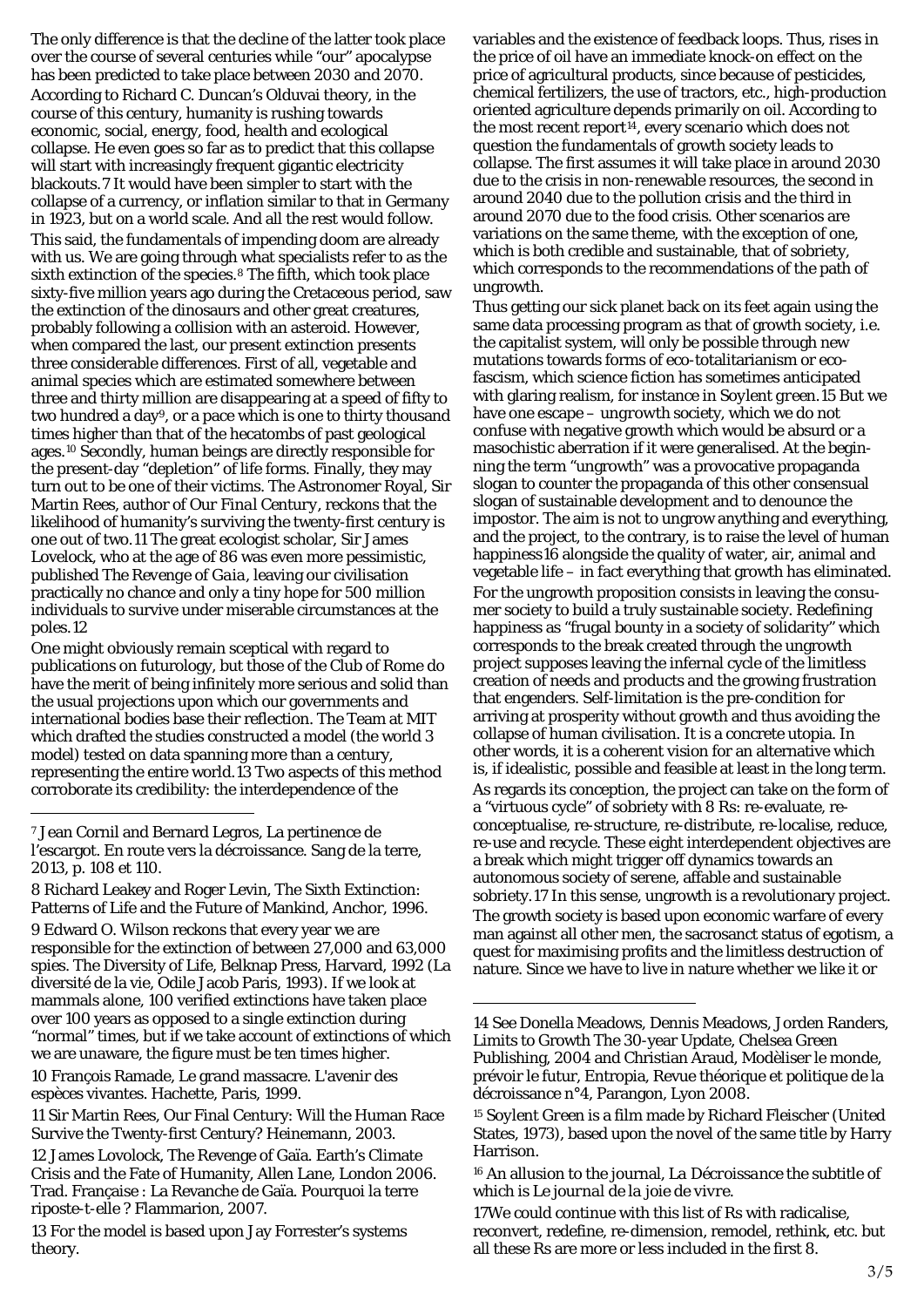not, we should act like gardners rather than like predators, and reintroduce gentleness into the world of brutes by developing cooperation, altruism, a sense of humanity and respect for nature. The basis of this change of society is thus the revolution of values and the decolonising of the imaginary.

Through this shift in values, we shall be led to change the concepts with which reality is grasped – to reconsider wealth, as Patrick Viveret has suggested[18,](#page-3-0) but equally to reconsider poverty which for a long time was deemed a virtue under the concept of "frugality" has lost all of its dignity and been transferred by the economy into material and moral misery. We also have to develop other conceptions of wealth than limitless accumulation, other types of wealth than merely economic wealth, and call into question the diabolical duo of scarcity and abundance, which lies at the foundation of the economy which invented them by privatising access to common goods.

Thus, Monsanto or Novartis are seeking to "expropriate" the peasants and appropriate the extraordinary fecundity of species so as to transform it into profit by then selling on non-reproducible seed.

Challenging old concepts and switching values means changing the *software* of our society. This will also necessarily mean a change in *hardware*, i.e. relationships of production. We have to produce something else differently, which implies an immense reconversion of the system and raises the issue of how to get out of capitalism. Growth and capitalism are in fact synonymous. "Accumulate, accumulate, that is Moses and the profits!" Marx wrote. The accumulation of capital is the very essence of capitalism, and it is precisely growth in the terms of Marxists. And it is because the Soviet Union never decided to dispense with accumulating capital that it never really left capitalism.

There is no miracle recipe and the idea is not to abolish private property of the tools of production but to abolish the logic of limitless accumulation. What is important is to leave the spirit of capitalism behind us and to carry out a cultural revolution. We should move in this general direction and keep to this course. Such re-structuring will make it possible to redistribute wealth, the ecological footprint, land and labour between the north and the south and between generations.

One of the possible forms of this "revolution" which will take account of most of these changes is re-localisation, which in tangible terms means anti-globalisation. Globalisation has been an extraordinary move at the scale of the planet. Thousands of lorries are constantly crossing one another under the Mont-Blanc tunnel, some transporting San Pellegrino sparkling water to France, and others Évian bottled water to Italy in the other direction. What is worse: the doubling of traffic by 2020 has been predicted, meaning new motorways, fast train lines and with them the destruction of the countryside. It is sheer madness and will lead to the destruction of the planet. To counter this massacre at the level of the planet, we need to re-localise. The solution lies in redefining the territorial boundaries of the economy, which may be rendered easier by introducing local currencies, but equally politics and culture. It is true that combatting the accelerated breaking-down of territorial boundaries we are witnessing today is an enormous project. The challenge is to reduce the ecological footprint, refuse, transport, over-consumption, wastefulness, energy consumption and advertising and above all to reduce working hours. Reducing working hours is fundamental for

<span id="page-3-0"></span>18 Patrick VIVERET, Reconsidérer la *richesse*, La Tourd'Aigues, L'Aube, 2004.

-

getting time back.

The second level, that of implementation, presupposes complete immersion into the context. This is the thrust of the following political election platform that was proposed for France in 2007:

1) Finding a sustainable ecological footprint.

2) Reducing transport by internalising costs through appropriate eco-taxes.

3) Re-localising trade and industry.

4) Restoring peasant agriculture.

5) Re-affecting gains made in productivity by reducing working hours and job creation.

6) Re-launching the "production" of relational goods.

7) Reducing energy waste by a factor of 4.

8) Vastly reducing space devoted to advertising.

9) Re-orienting technical and scientific research.

10) Re-appropriating money.

*Transition* programmes that can be put forward with a view to the revolutionary break of the 8 Rs, will necessarily be reform-oriented, without however being reformist. Ungrowth offers a general framework, giving meaning to a vast number of sector by sector or local struggles which are favourable to strategic compromises and the sort of tactical alliances which are indispensable in politics.

Although it was elaborated prior to the crisis, the platform is relatively well suited to helping us get out of the crisis. For "growth objectors", a massive plan for re-conversion will be necessary, since getting out of the crisis by doping consumption and growth have in principle been ruled out. Leaving the economic imaginary involves altogether concrete breakaways. The aim is to set the rules which will set the framework for and limit the greed of actors (the quest for more and more profit): ecological and social protectionism, working legislation, limits imposed on the sizes of businesses, etc. And first and foremost the de-merchandising of the three *fictitious* merchandises – labour, land and money. Withdrawing them from the globalised market would be the point of departure for the re-incorporating or re-embedding of the economic dimension into the social dimension alongside the struggle against the spirit of capitalism. In a growth society without growth – which is the present-day situation in which even fictitious growth has practically disappeared – the State is condemned to imposing the hells of austerity upon citizens with the additional bonus of destroying the public service and privatising what can still be sold off as family jewels. By doing so, we run the risk of creating deflationary pressure and entering the vicious cycle of a depressive spiral. It is precisely to avoid this that we have to try to leave the growth society and construct an ungrowth society.

But in the present-day context, the most urgent priority is to leave the depressive spiral. Is it possible through a policy of austerity? That would be stupid. It would lead to a deflationist cycle which will simply precipitate the crisis that a purely speculative re-launching of the economy will not prevent, and this time, nation-states which will have been bled white will no longer be able to save banks through thousands of billions of dollar bail-outs. This immoral policy is also absurd and will lead to the bankruptcy of the euro, if not of Europe, to a social and obviously environmental catastrophe.

The first objective of transition should be the quest for full employment as a remedy for poverty for part of the population. In the spirit of the ungrowth project, one might aim at the systematic re-localising of useful activities, the gradual re-conversion of those activities which act like parasites like advertisement or are harmful such as nuclear energy and armaments, and a programmed and significant reduction in working hours. All this has to be done without